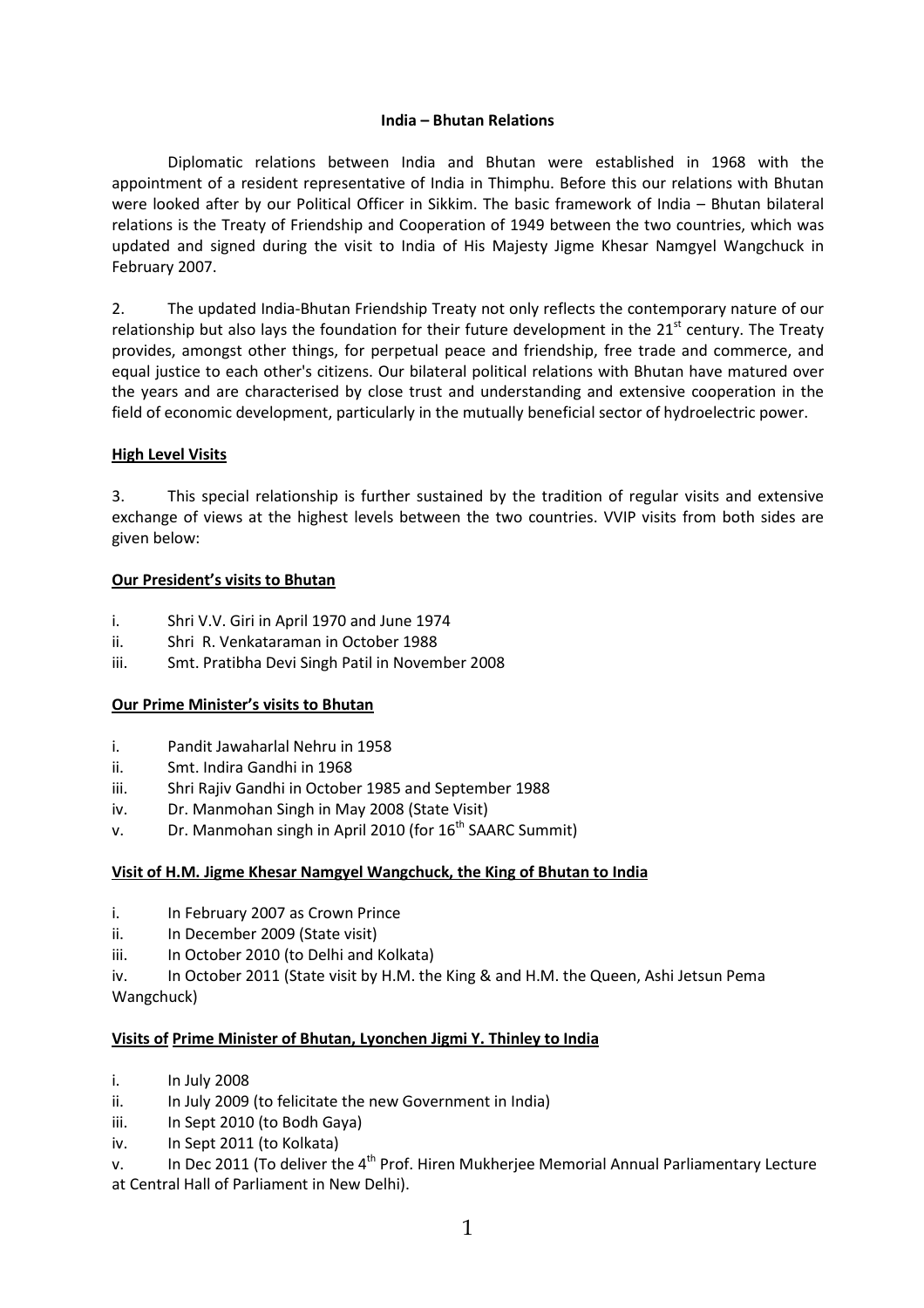4. Other high level visits can be seen at Annexure-I.

5. The Royal Bhutan Consulate in Kolkata was inaugurated by the Governor of West Bengal in the presence of the Bhutanese Foreign Minister on 17 December 2009 (102<sup>nd</sup> National Day of Bhutan).

# **Agreements/MoUs**

6. A list of Agreements and MoUs signed between India and Bhutan is given at Annexure-II.

# **Economic Cooperation**

7. Mutually beneficial economic inter-linkages between India and Bhutan have been an important element in our bilateral relations. India continues to be the largest trade and development partner of Bhutan. Planned development efforts in Bhutan began in the early 1960s. The First Five Year Plan (FYP) of Bhutan was launched in 1961. Since then, India has been extending financial assistance to Bhutan's FYPs. So far, nine Five Year Plans of Bhutan have been completed.

8. Some of the major projects in Bhutan carried out with Indian assistance in the past include 1020 MW Tala Hydroelectric Project, 336 MW Chukha Hydroelectric Project, 60 MW Kurichhu Hydroelectric Project, Penden Cement Plant, Paro Airport, Bhutan Broadcasting Station, Major Highways, Electricity Transmission and Distribution System, Indo-Bhutan Microwave Link, Exploration of Mineral Resources, and Survey and Mapping.

9. **Ninth Five-Year Plan (2002-2008):** GOI assistance to Ninth Five Year Plan (2002-08) of Bhutan was Rs. 2610.14 crore. This included Rs 907 crore for project tied assistance, Rs 820 crore as Programme grant and rest as various refunds and subsidies. Major GoI assisted projects completed in the Ninth Plan include 350 bedded JDWNR Hospital in Thimphu, Regional Referral Hospital in Mongar, Phase I of double-laning of Thimphu-Phuentsholing road, double laning of Paro-Chuzom road, construction of 10 new schools, 306 low income housing units, Renovation of Semtokha Dzong, two Youth Centres, RENEW Centre, Human Resource Development, Telecommunications and projects in agriculture and allied sectors. GoI also funded feasibility studies for establishing rail linkages between border towns of India and Bhutan.

10. **Tenth Five –Year Plan (2008-13):** The Government of India committed assistance worth Rs. 3400 crores during the  $10^{th}$  FYP. This includes Project tied Assistance (Rs 2000 crore for about 70 projects in key socio-economic sectors such as agriculture, ICT, media, health/ hospitals, education/ schools, capacity building, energy, culture and infrastructure etc), Programme Grant (Rs 700 cr.) and the Small Development Projects (Rs 700 cr.). During his address to the Joint Session of the Bhutanese Parliament in May 2008, Prime Minister Dr. Manmohan Singh informed that the total bilateral economic engagement with Bhutan over the next five years to be of the order of Rs./ Nu. 100 billion. Some of the important projects being executed under the  $10<sup>th</sup>$  Plan include construction of Supreme Court, strengthening of Constitutional Officers such as Royal Audit Authority, Election Commission, anti-Corruption Commission and Attorney General, renovation of major Dzongs, preparation of DPRs for major power projects, widening of major roads, scholarships and expansion of tertiary educational institutions. The regular Project Monitoring Committee (PMC) meetings and Plan Talks comprising concerned GoI and RGoB members are held regularly to monitor implementation of various projects.

11. **Mega Projects:** In addition to the GOI assistance mentioned in the above para, GOI also provides support to Bhutan to develop various other developmental projects known as mega projects due to their size.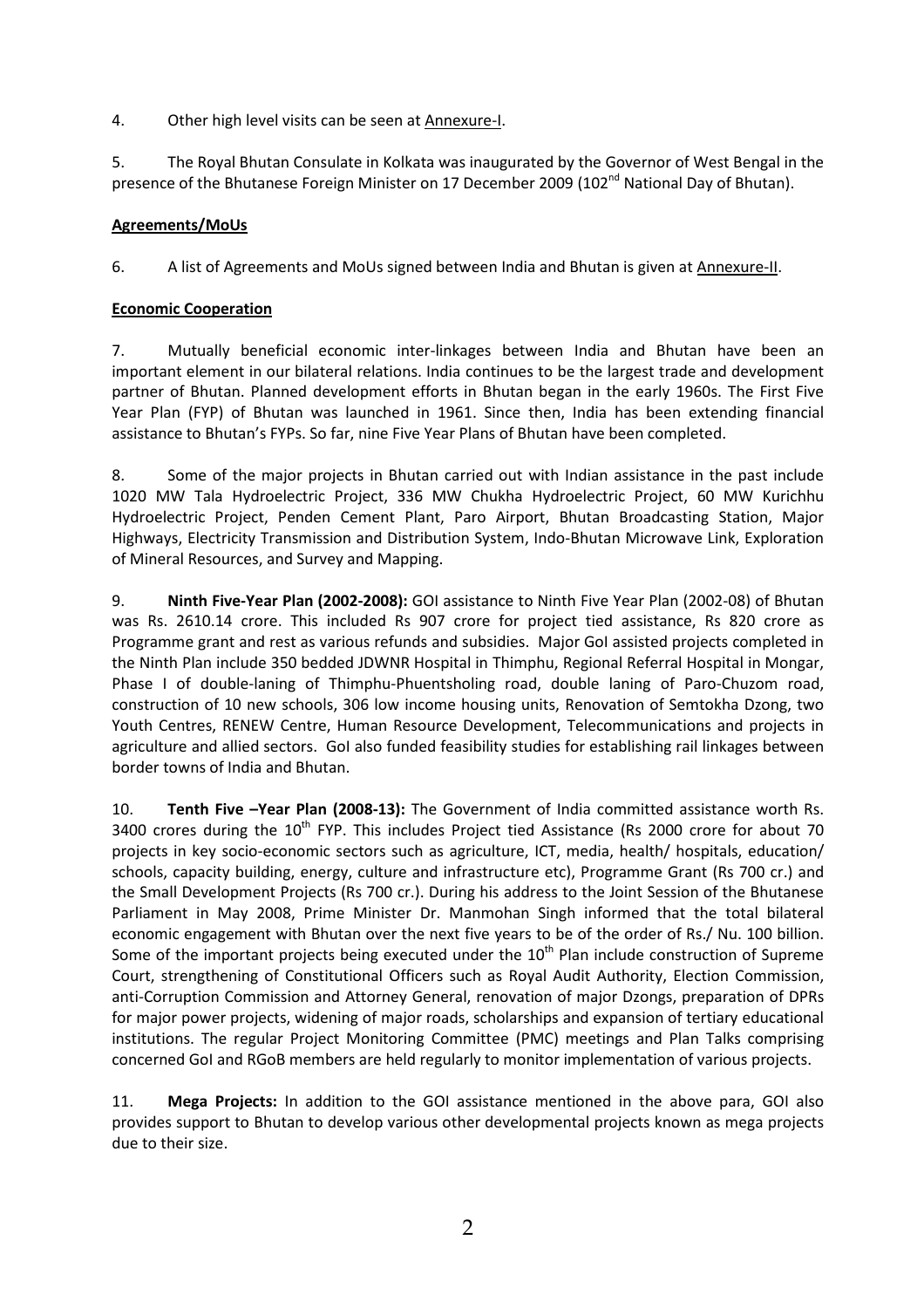12. Bilateral cooperation in the hydropower sector has been carried forward with the formal inauguration of the 60 MW Kurichhu Hydroelectric project in April 2006, and commissioning of the 170 MW first unit of 1020 TALA Hydroelectric Project in July 2006. All six units have been commissioned by end March 2007. GOI has agreed to provide assistance to Bhutan in developing the hydropower sector and to purchase at least 10,000 MW of power from Bhutan by 2020. For the purpose ten hydropower projects have been agreed during the first Empowered Joint Group (EJG) Meeting held in Delhi in March 2009. Of these 10 projects, the three projects – Punatsangchhu-I Hydro Electric Project, Punatsangchhu –II and Mangedechhu HEPs – are under construction. For 4 projects viz., the Kholongchhu HEP, Amochhu Reservoir, Wangchu RoR and Bunakha Reservoir projects, respective PSUs have submitted DPRs to the two governments for approval. For remaining 3 peojects - the Kuri Gongri HEP , the Chamkharchhu-I HEP and Sankosh Reservoir Hydroelectric Project (HEP) - DPRs are expected to be finalised by 2012.

13. GOI is also committed to the establishment of a 1 million tonne cement project, Dungsum Cement Plant at Nganglam. The project is under construction and is expected to be operational by early 2012. During his visit to Bhutan Prime Minister Dr. Manmohan Singh announced the construction of the first ever rail link between India and Bhutan, connecting Hashimara to Phuentsholing, called the "Golden Jubilee Rail Line". The technical studies on the alignment of the rail line have started. RITES has, however, encountered problems from the owners of Tea Gardens which fall on the proposed railway line. Ministry of Railways along with the Government of West Bengal are trying to resolve the issue. During PM's visit to Bhutan in April 2010 for the 16<sup>th</sup> SAARC Summit, Prime Minister Dr. Manmohan Singh and the Prime Minister Jigmi Y. Thinley jointly laid the Foundation Stones for the Punatsangchhu –II and Mangdechhu Hydro Electric Projects (HEPs) and the Project 'Bhutan Institute of Medical Sciences (BIMS)', and launched the Project Implementation Document for the ICT Project "Chipen Rigphel – Enabling A Society, Empowering A Nation" (Total Solutions Project).

14. **Standby credit facility:** GoI has extended a standby credit facility of Rs 300 crores to RGoB in March 2009 to help Bhutan overcome rupee liquidity crunch.

# **Trade with India**

15. India is not only Bhutan's main development partner but also its leading trade partner. A free trade regime exists between India and Bhutan. The India-Bhutan Trade and Commerce Agreement which expired in March 2005, has been renewed for a period of 10 years. Currently, the major items of exports from Bhutan to India are electricity (from Tala, Chukha and Kurichhu Hydroelectric Project), base metals and articles, minerals, vegetable fat and oils, alcoholic beverages, chemicals, cement, timber and wood products, cardamom, fruit products, potatoes, oranges and apples, raw silk, plastic and rubber products. Major exports from India to Bhutan are petroleum products, mineral products, base metals and articles, machinery, automobiles & spares, vegetable, nuts, spices, processed food and animal products, chemicals, wood, plastic and rubber. The Agreement on Trade and Commerce also provides for duty free transit of Bhutanese merchandise for trade with third countries. Sixteen exit/entry points in India identified in the Protocol for Bhutan's third country trade are: Jaigaon, Chamurchi, Ulta Pani, Hathisar (Gelephu), Darranga, Kolkata, Haldia, Dhubri, Raxaul, Panitanki, Changrabandh, Phulbari, Dawki, New Delhi, Chennai and Mumbai. Of these, Kolkata, Haldia, Mumbai and Chennai are the designated seaports, Dhubri is the riverine route, New Delhi, Chennai, Mumbai and Kolkata are the air routes and Raxaul is the rail route. The others are the designated road routes.

16. During 2010, imports from India were of the order of Rs. 2930 crores and constituted 75% of Bhutan's total imports. Bhutan's exports to India in 2010 amounted to Rs. 2600 crores and constituted 90% of its total exports. Total trade in 2010 grew by about 26% from 2009.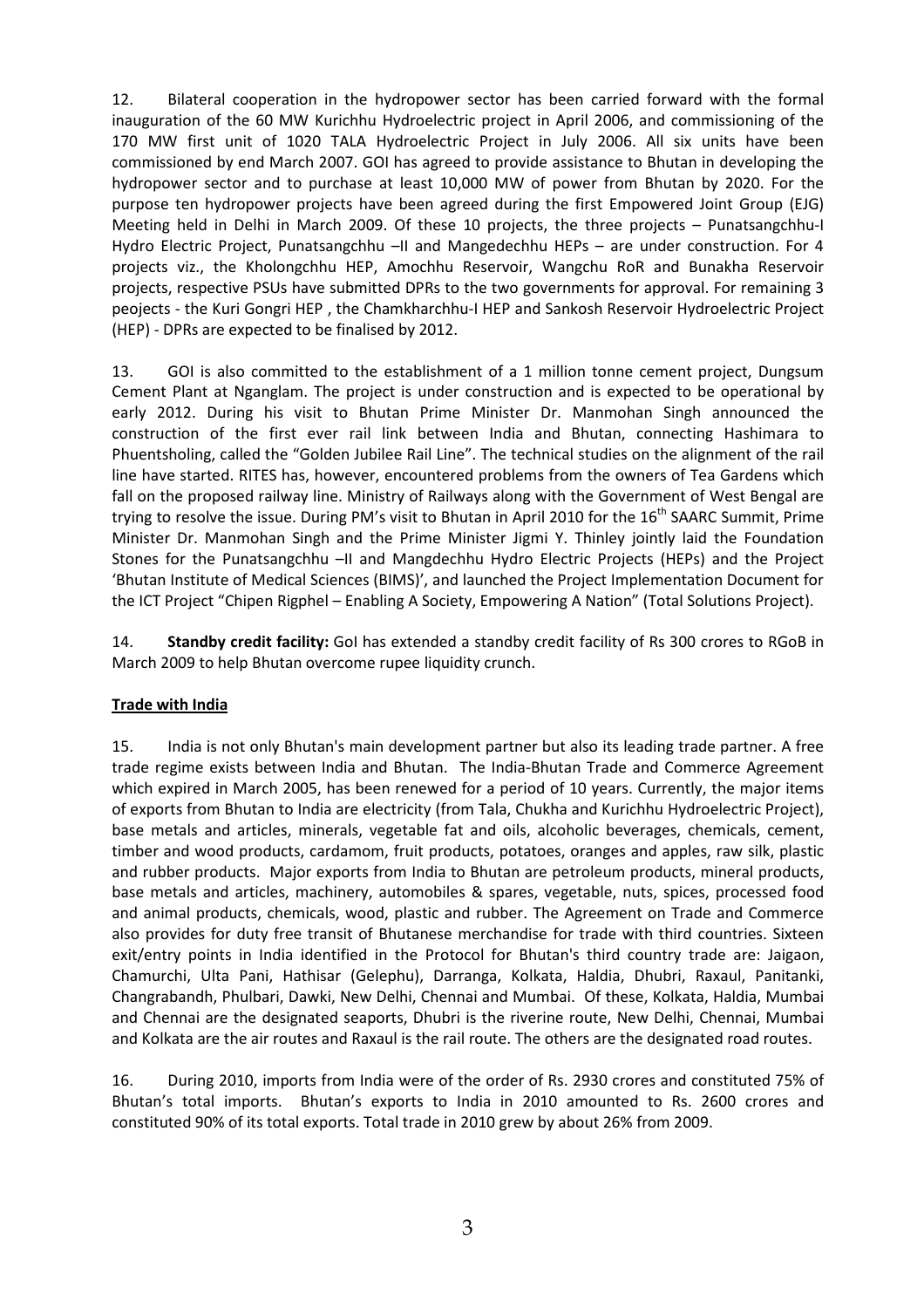|               |      |      |      |       |       |       |       |       |       | [Rupees in Billion] |       |
|---------------|------|------|------|-------|-------|-------|-------|-------|-------|---------------------|-------|
| Year          |      | 2001 | 2002 | 2003  | 2004  | 2005  | 2006  | 2007  | 2008  | 2009                | 2010  |
| Exports       | to   | 6.98 | 7.58 | 10.26 | 10.19 | 12.80 | 13.05 | 15.09 | 17.33 | 23.3                | 29.30 |
| <b>Bhutan</b> |      |      |      |       |       |       |       |       |       |                     |       |
| (Imports)     | from |      |      |       |       |       |       |       |       |                     |       |
| India)        |      |      |      |       |       |       |       |       |       |                     |       |
| Imports       | from | 4.70 | 5.13 | 5.92  | 7.76  | 9.97  | 14.48 | 22.72 | 21.48 | 20.5                | 26.00 |
| Bhutan        |      |      |      |       |       |       |       |       |       |                     |       |
| (Exports      | to   |      |      |       |       |       |       |       |       |                     |       |
| India)        |      |      |      |       |       |       |       |       |       |                     |       |

*Source: Royal Monetary Authority, RGoB* 

17. **Trade Talks:** The India Bhutan Bilateral Trade Talks were held in New Delhi on 18-19 August 2011. At the request of RGoB, GoI has agreed to the use of Dalu LCS (land custom station) and Ghasuapara LCS (both in Meghalaya) as additional exit/ entry points for Bhutan's trade with Bangladesh. Ghasuapara LCS will be used only as exit point for Bhutan for the present till the necessary infrastructure in place for it to be used as entry point also. In addition, 4 additional entry/ exit points for India-Bhutan bilateral trade – Upper Khogla (West Bengal), Dalmore or Birpara (West Bengal), Bokajuli (Assam) and Rangapani (Assam) – have also been agreed. GoI also agreed to open two alternate routes to industrial estates in the border towns of Phuentsholing (from Highway at Bolan Chaupati, near Mangalabari in Jalpaiguri district (WB) to Alay village at border near Toribari/ Pasakha industrial estate of Bhutan) and Samdrup Jongkhar (road from Bokajuli in Daranga (Assam) up to Matanga industrial estate, Samdrup Jongkhar). Pursuant to these talks, GOI has issued notification allowing Bhutanese passengers duty free access at Indian airports, as well as exempting exports to Bhutan from any export bans in India on some essential items subject to limits.

18. Several important economic and commercial conferences and trade fairs and exhibitions have been held in Bhutan and in India to further our bilateral economic and commercial relations. For details, please see Annexure-III.

#### **Educational and Cultural Cooperation**

19. There is close bilateral cooperation in the educational and cultural fields between India and Bhutan. India provides technical expertise and services of specialists to Bhutan in various fields.

- Government of India's scholarships are granted to 85 Bhutanese students at undergraduate level and 77 at postgraduate level every year in Indian Institutions of higher learning.
- ITEC /TCS of Colombo Plan (80 slots) training slots are provided to Bhutan every year.
- Ambassador's scholarships are granted to meritorious and deserving students for studies in India.
- Ten Bhutanese students are admitted to Sainik schools in India and all expenditure is borne by the GOI.
- During his visit to Bhutan, Prime Minister Dr. Manmohan Singh announced the government of India's decision to institute a Nehru-Wangchuck Scholarship to encourage students from Bhutan to study in leading Indian universities and institutions. The scholarship has already been implemented.

20. A large number of Bhutanese students study in Indian schools and colleges on private basis. To facilitate this, the Education Consultants of India Limited held a seminar- cum-counselling Session in Bhutan in May 2007 for the benefit of Bhutanese students desirous of pursuing further studies in India. Bhutan's Sherubtse College is affiliated to Delhi University. About 30 India-based lecturers are posted to this College under the TCS of Colombo Plan.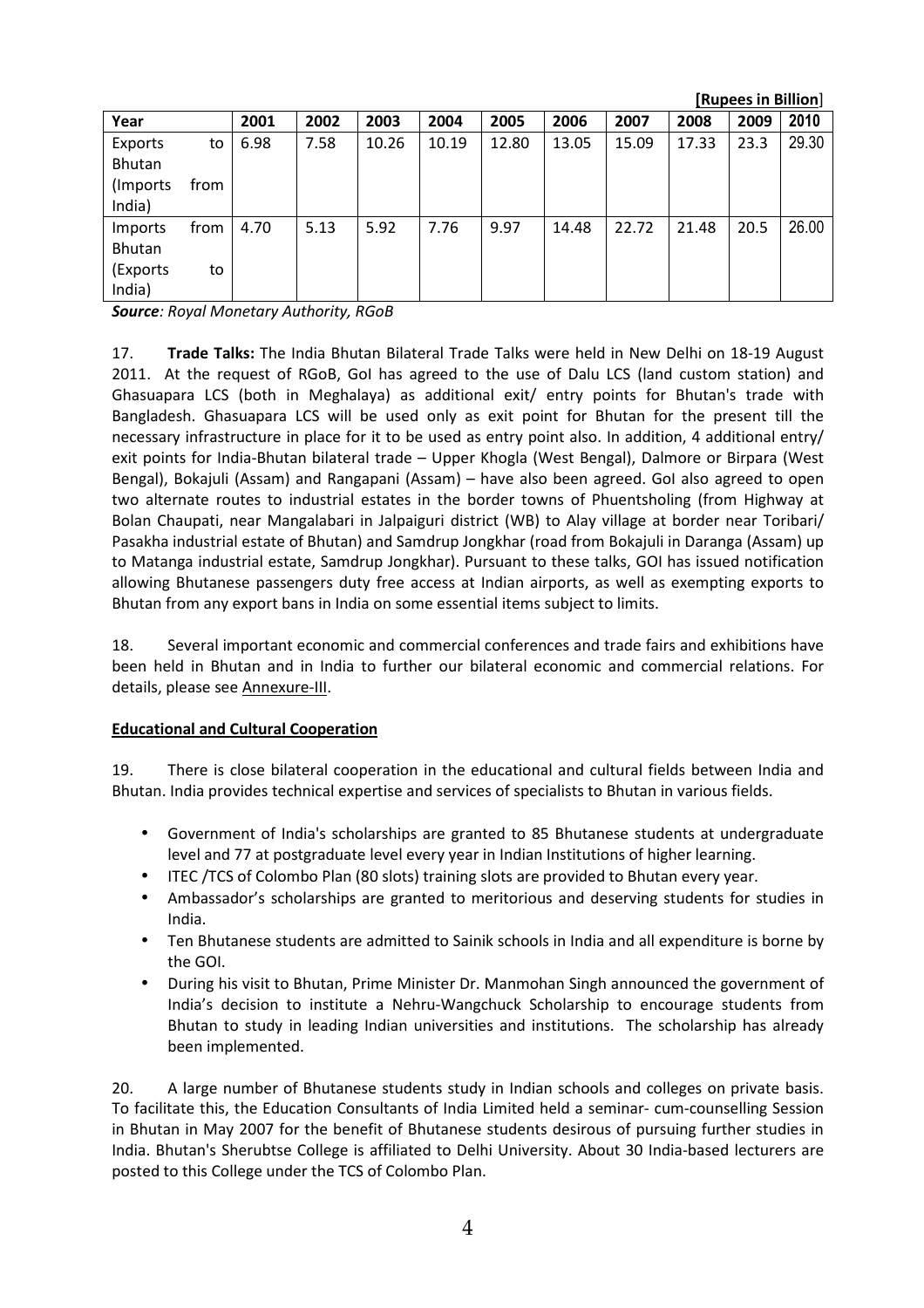21. **Nehru-Wangchuck Cultural Centre**: Dr. Karan Singh, President, Indian Council for Cultural Relations (ICCR), GoI, and Lyonpo Minjur Dorji, Minister for Home and Cultural Affairs, RGoB jointly inaugurated the "Nehru-Wangchuck Cultural Centre" at Thimphu on  $21<sup>st</sup>$  September 2010.

22. **India-Bhutan Foundation (IBF):** India-Bhutan Foundation was established in August 2003 during the visit to India of the present King and the then Crown Prince with the aim to enhance people to people exchanges in the focus areas i.e. education, cultural exchanges and environment preservation. Ambassadors of Bhutan and India are the co-Chairpersons of India- Bhutan Foundation. GoI has contributed Rs 5 crore as main corpus amount for IBF with a matching contribution from RGoB. IBF supported in holding of the first ever seminar between India and Bhutan on the Gross Nation Happiness (GNH) from 11-12 March 2010 in Thimphu. The seminar was organized by the Centre for Bhutan Studies (CBS) and Seminar Education Foundation (SEF) of India. India-Bhutan Foundation also sponsored a Literary Festival "Mountain Echoes", which was organized by 'Siyahi', a leading literacy consultancy in India in Bhutan from 17-20 May, 2010. This was the first ever India-Bhutan Literary Festival, in which leading authors, publishers and poets from both sides including renowned personalities such as Gulzar, Chetan Bhagat, Sanjay Hazarika, Patrick French etc participated. The Festival was inaugurated by Her Majesty, the Queen Mother, and Prime Minister of Bhutan Lyonchen Jigmi Y. Thinley delivered the key note address focusing on GNH. The second series of the Literary Festival "Mountain Echoes" was held in Bhutan from 20-24 May 2011.

23. The cooperation was not only limited to official exchanges between the two governments. The people-to-people contacts were also diversified. Annexure-IV provides details of important bilateral events and activities held in area of art and culture.

# **Election Commissions**

24. The institutional cooperation has been formalised through signing of an MoU between the two Election Commissions during the visit of our Chief Election Commissioner in May 2006. Chief Election Commissioner of Bhutan visited India earlier in Feb 2006 and recently in January 2010 and May 2009. Several teams of officials from the Election Commission of Bhutan including Dzongdas (District Collectors) and Dzongkhag (district) officials have visited India to observe various state and local elections. India has extended full assistance to Bhutan in formulating its election laws.

25. Government of India also provided a grant of Rs 47.506 million to Royal Government of Bhutan to source electronic voting machines from India. Several Election Observers from India visited Bhutan during the National Council Elections and two rounds of mock elections. Government of India also provided helicopters during the National Council elections to transfer election officials and equipment to remote areas.

26. MOU for cooperation between the Election Commissions of India and Bhutan was renewed during the visit to Bhutan by CEC D. S.Y. Quraishi. Chief Election Commissioner, Shri Navin Chawla visited Bhutan in October 2009. A four member delegation from the Election Commission of India led by Chief Election Commissioner, Shri N. Gopalaswami visited Bhutan to observe the National Assembly Elections in March 2008. Shri Shyam Saran, Special Envoy of Prime Minister and former Foreign Secretary, and Shri Salman Haider former Foreign Secretary visited Bhutan as Election Observers from the GoI in March 2008.

27. The Government of India also facilitated holding of a workshop in Thimphu for senior bureaucrats in Bhutan on 'Democratic Constitutional Monarchy' with eminent civil servants from India acting as resource persons. Specific Election Coverage Training programmes were also organized for journalists from both public and privately owned media in Bhutan with the help of External Publicity Division which was well appreciated in Bhutan.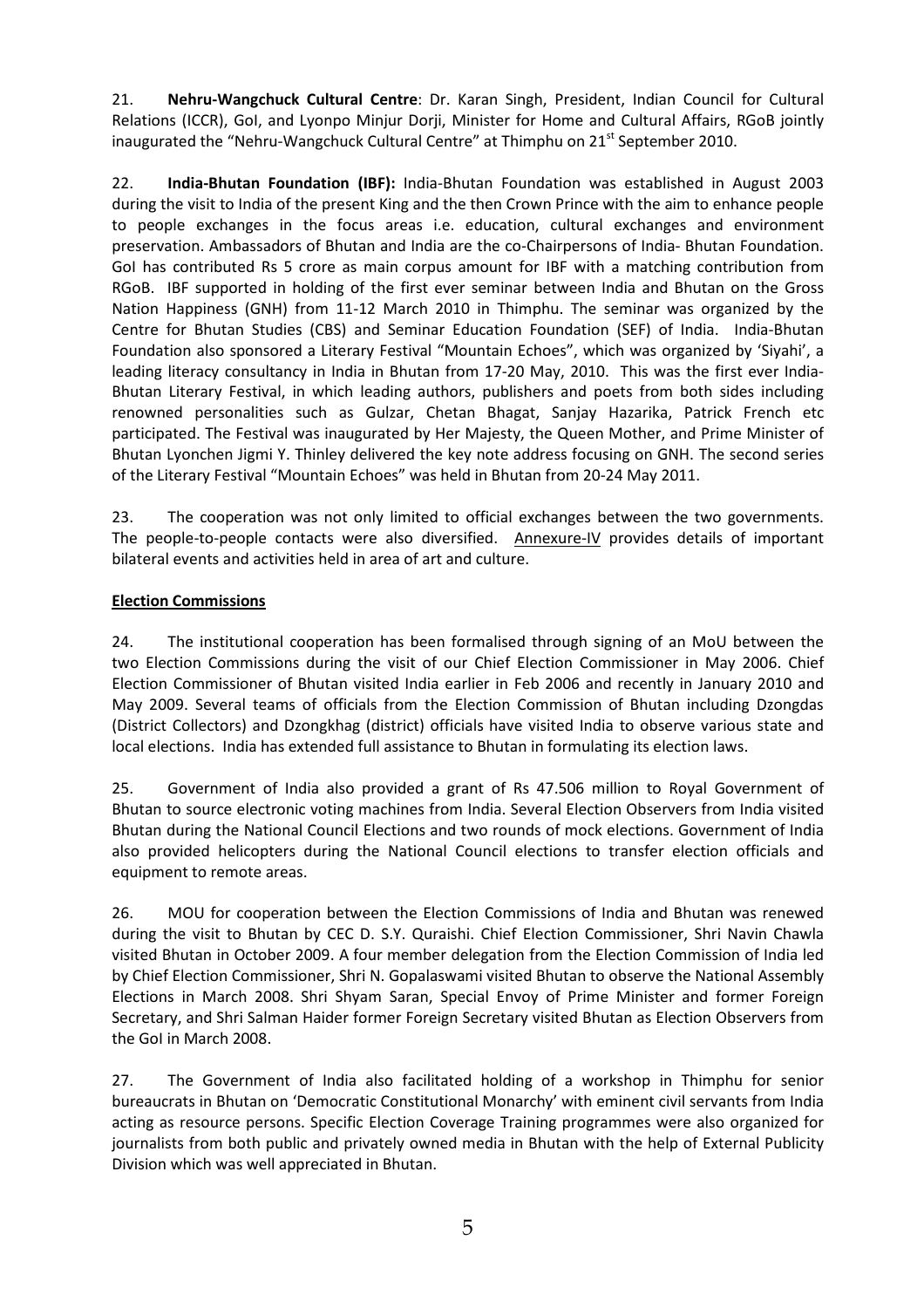#### **Interaction between the two Parliaments**

28. The officials of the Bhutanese Parliament have been attending various training programmes conducted by the Bureau of Parliamentary Studies and Training (BPST) in the Indian Parliament. BPST has also organized Orientation Programmes for Members of the Bhutanese Parliament. Speaker of the Bhutanese Parliament Lyonpo Jigme Tshultim visited India during August-September 2008. During the visit, he extended an invitation to our Speaker to visit Bhutan. Speaker, Lok Sabha, Smt. Meira Kumar, led an Indian Parliamentary delegation to Bhutan from 26-29 May 2010. The delegation included the Leader of Opposition, Smt. Sushma Swaraj, Dr. (Kum). Girija Vyas, MP, Shri Vishwa Mohan Kumar, MP and Secretary General and other officials from Lok Sabha Secretariat. This was the first visit of an Indian Speaker to Bhutan. During the visit, it was agreed to constitute a Parliamentary Friendship Group to promote regular exchange of Parliamentarians from both the sides. The speaker attended the opening ceremony of the 5<sup>th</sup> session of Parliament of Bhutan and addressed the Joint Session of Parliament. Both sides agreed to sign an MOU on Parliamentary cooperation. Parliamentary Friendship Groups have been formed in the Parliaments of both countries. Bhutanese Speaker visited India from 9-12 July 2011 for SAARC Speaker's Conference. An MOU between the two Parliaments has been signed between the two sides during the visit of Bhutanese Speaker to India from 23-26 Nov 2011.

# **Indian Community**

29. Foreign residents / workers in Bhutan are estimated at about 37,000 (RGoB figures), the bulk of which are Indian nationals, excluding day workers which number around 7000.

# *March 2012*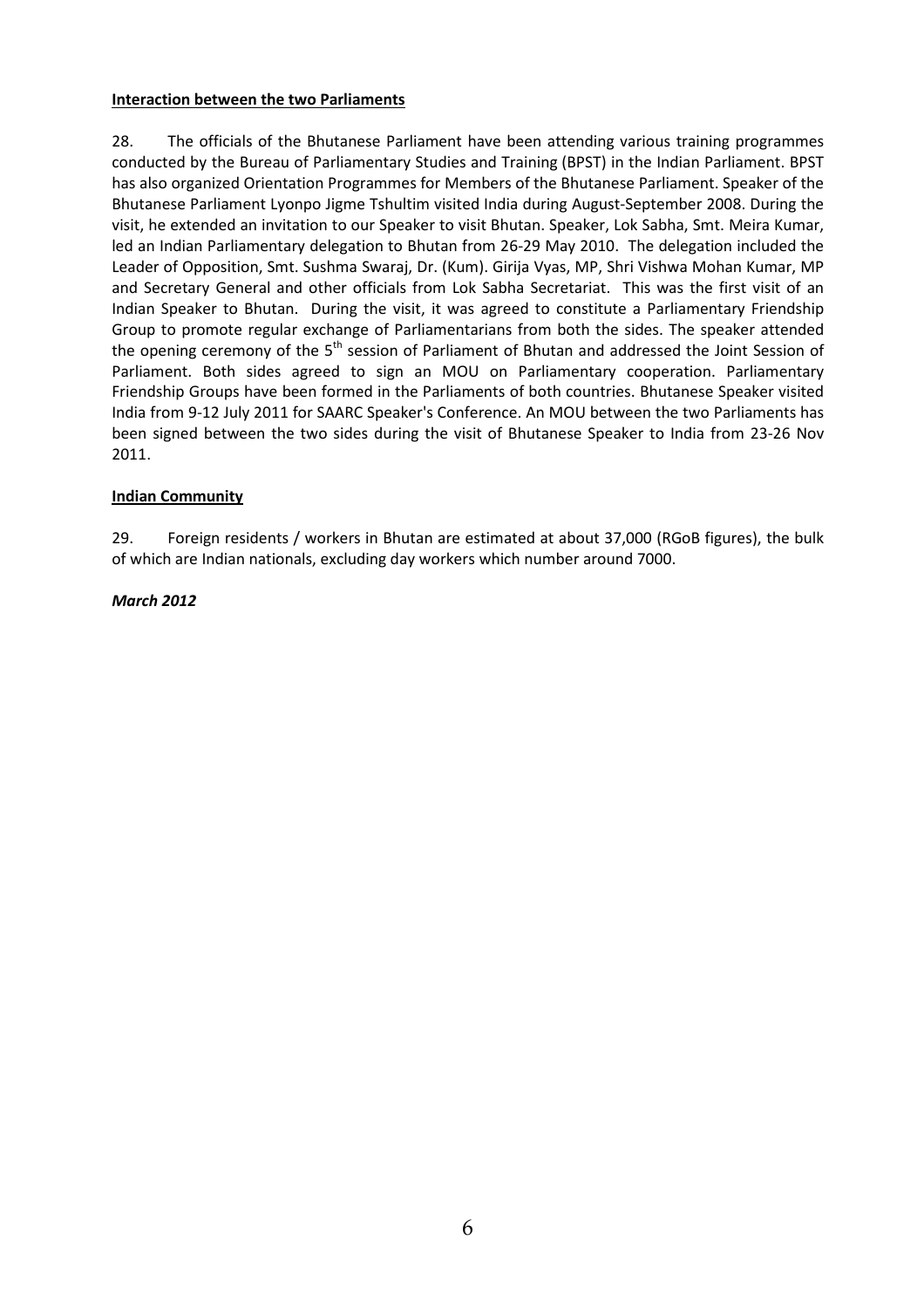# *Annexure-I*

# **High Level Visits between India and Bhutan**

# **From India to Bhutan**

| S.  | <b>Name</b>                                                   | <b>Date</b>      | <b>Purpose</b>                                                 |
|-----|---------------------------------------------------------------|------------------|----------------------------------------------------------------|
| No. |                                                               |                  |                                                                |
| 1.  | Addl. Secretary, Ministry of                                  | 27-29 Sept. 2011 | 9 <sup>th</sup> Meeting of the SAARC                           |
|     | <b>Environment &amp; Forests</b>                              |                  | <b>Environment Ministers</b>                                   |
| 2.  | Secretary, Ministry of                                        | November 2011    | <b>Climate Summit for Living Himalayas</b>                     |
|     | <b>Environment &amp; Forests</b>                              |                  |                                                                |
| 3.  | Dr. S.Y. Quraishi, CEC                                        | 16-19 Sept. 2011 | MOU for cooperation between the                                |
|     |                                                               |                  | Election Commissions of India and<br>Bhutan was renewed.       |
| 4.  | Prof. D.P. Agrawal, Chairman,                                 | 8-11 Sept. 2011  | MOU for cooperation between the                                |
|     | <b>UPSC</b>                                                   |                  | UPSC of India and the RCSC of Bhutan                           |
|     |                                                               |                  | was renewed.                                                   |
| 5.  | <b>Foreign Secretary</b>                                      | August 2011      |                                                                |
| 6.  | Home Minister                                                 | 22-23 July 2011  | For 4 <sup>th</sup> SAARC Home/Interior                        |
|     |                                                               |                  | <b>Ministers Conference</b>                                    |
| 7.  | <b>EAM and FS</b>                                             | February 2011    | led a delegation of senior officials of                        |
|     |                                                               |                  | MEA and MHA and 20-member media                                |
|     |                                                               |                  | contingent for 33 <sup>rd</sup> Session of the                 |
|     |                                                               |                  | <b>SAARC Council of Ministers and</b>                          |
|     |                                                               |                  | Secretary and Official level meetings                          |
| 8.  | Smt. Meira Kumar, Speaker,                                    | May 2010         |                                                                |
|     | Lok Sabha                                                     |                  |                                                                |
| 9.  | Dr. Karan Singh, President,<br><b>ICCR</b>                    | Sept. 2010       | For inauguration of the Nehru-                                 |
|     |                                                               |                  | Wangchuck Cultural Centre, the<br>Cultural Wing of the Embassy |
| 10. | Shri Tarun Gogoi, Chief                                       | 9-12 August 2011 | For the Conference on Happiness and                            |
|     | Minister of Assam and Shri                                    |                  | <b>Economic Development</b>                                    |
|     | Digvijay Singh, General                                       |                  |                                                                |
|     | Secretary, Congress                                           |                  |                                                                |
| 11. | Shri Nitish Kumar, Chief                                      | May 2011         |                                                                |
|     | Minister of Bihar                                             |                  |                                                                |
| 12. | Shri Shivshankar Menon,                                       | April 2011       |                                                                |
|     | National Security Adviser to                                  |                  |                                                                |
|     | PM                                                            |                  |                                                                |
| 13. | Dr. M.M. Pallam Raju, Minister                                | April 2011       | DANTAK's golden jubilee celebrations                           |
|     | of State for Defence, GOI, Lt.                                |                  |                                                                |
|     | Gen. S. Ravishankar, DG,                                      |                  |                                                                |
| 14. | <b>Boarder Roads Organisatiion</b><br>Shri Namo Narain Meena, | 22-24 August     | For the 4 <sup>th</sup> meeting of SAARC Finance               |
|     | Minister of State for Finance,                                | 2010             | Ministers                                                      |
|     | <b>GOI</b>                                                    |                  |                                                                |
| 15. | Dr. M.M. Pallam Raju, MOS for                                 | 24-26 April 2011 | For DANTAK's Golden jubilee                                    |
|     | Defence                                                       |                  | celebratiions                                                  |
| 16. | Shri Shivshankar Menon, NSA                                   | 21-22 April 2011 |                                                                |
| 17. | Shri Shivshankar Menon and                                    | 13-14 August     |                                                                |
|     | Smt. Nirupama Rao, Foreign                                    | 2010             |                                                                |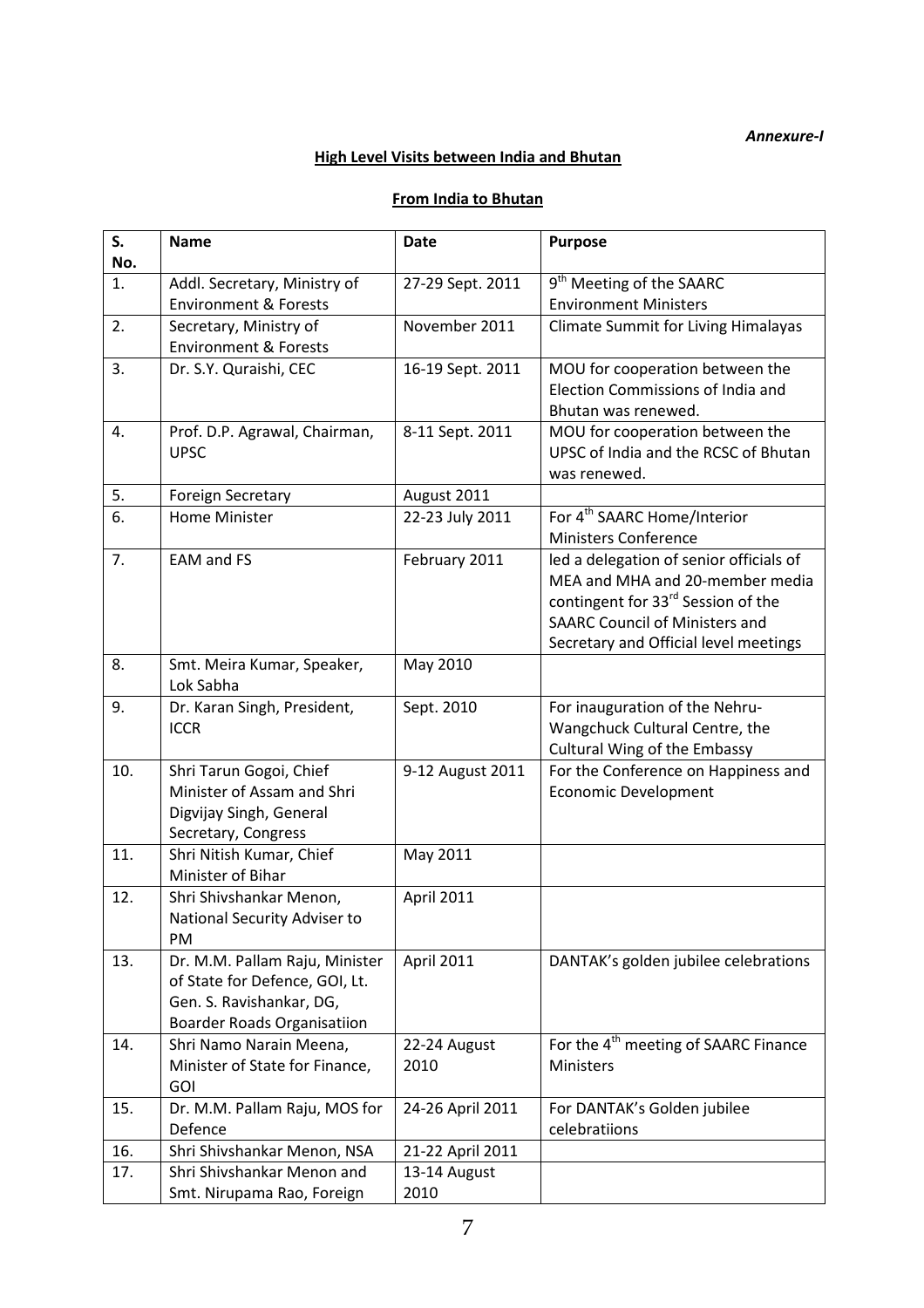|     | Secretary                          |                   |                                             |  |
|-----|------------------------------------|-------------------|---------------------------------------------|--|
| 18. | Dr. D. Subbarao, Governor of       | June 2010         | For the 39 <sup>th</sup> Board of Directors |  |
|     | <b>RBI</b>                         |                   | meeting of the Asian Clearing Union         |  |
| 19. | Shri K.M. Chandrasekhar,           | <b>March 2010</b> |                                             |  |
|     | Cabinet Secretary/ Shri R.K.       |                   |                                             |  |
|     | Pachauri, Chairman, IPCC           |                   |                                             |  |
| 20. | Shri U.N. Panjiar, Secretary,      | <b>July 2010</b>  |                                             |  |
|     | Ministry of Water Resources        |                   |                                             |  |
| 21. | Shri M.K. Narayanan, National      | November 2009     |                                             |  |
|     | Security Adviser to PM             |                   |                                             |  |
| 22. | Shri Pawan Kumar Bansal,           | October 2009      | To attend the International                 |  |
|     | Minister of Parliamentary          |                   | Conference on 'Deepening and                |  |
|     | Affairs and Water Resources        |                   | <b>Sustaining Democracy in Asia</b>         |  |
| 23. | Shri P. Chidambaram, Home          | August 2009       | first ever visit of any Indian Home         |  |
|     | Minister                           |                   | Minister to Bhutan                          |  |
| 24. | External Affairs Minister (EAM)    | <b>June 2009</b>  | First official visit abroad after           |  |
|     | Shri S.M. Krishna                  |                   | assuming office                             |  |
| 25. | Shri Pranab Mukherjee, former      | November 2008,    |                                             |  |
|     | <b>External Affairs Minister</b>   | July 2007 and     |                                             |  |
|     |                                    | December 2006     |                                             |  |
| 26. | Shri Sushil Kumar Shinde,          | December 2008     |                                             |  |
|     | Minister of Power                  |                   |                                             |  |
| 27. | Shri Shyam Saran, Special          | <b>July 2009</b>  |                                             |  |
|     | Envoy to PM on Climate             |                   |                                             |  |
|     | Change                             |                   |                                             |  |
| 28. | Shri Navin Chawla, former          | October 2009      |                                             |  |
|     | <b>Chief Election Commissioner</b> |                   |                                             |  |
| 29. | Shri Vinod Rai, Comptroller        | September 2009    |                                             |  |
|     | and Auditor General of India       |                   |                                             |  |
| 31. | Smt Nirupama Rao, former           | September 2009    | First official visit abroad after           |  |
|     | <b>Foreign Secretary</b>           |                   | assuming office                             |  |
| 32. | Shri M.K. Narayanan, National      | November 2009     |                                             |  |
|     | Security Advisor to PM             |                   |                                             |  |
| 33. | Shri Shivshankar Menon,            | November, May     |                                             |  |
|     | former Foreign Secretary           | and February      |                                             |  |
|     |                                    | 2008 and          |                                             |  |
|     |                                    | February 2009     |                                             |  |
| 34. | Shri Wajahat Habibullah, Chief     | October 2007 and  |                                             |  |
|     | <b>Information Commissioner</b>    | May 2009          |                                             |  |

# **From Bhutan to India**

| 1. | Prime Minister Lyonchen Jigmi   | November 2008 | For the 2 <sup>nd</sup> BIMSTEC Summit in New |
|----|---------------------------------|---------------|-----------------------------------------------|
|    | Y. Thinley                      |               | Delhi in November 2008                        |
| 2. | Prime Minister Lyonchen Jigmi   | February 2010 | Private visit for the Tenth Sustainable       |
|    | Y. Thinley                      |               | Development Summit and the Global             |
|    |                                 |               | <b>Excellence Awards</b>                      |
| 3. | Lyonpo Minjur Dorji, Home       | February 2011 | For the IIC Festival                          |
|    | Minister                        | and October   |                                               |
|    |                                 | 2010          |                                               |
| 4. | Lyonpo Nandlal Rai, Minister of | August 2011   | To participate in the NAASCOM-BPO             |
|    | Information and                 |               | <b>Strategy Summit in Bangalore</b>           |
|    | <b>Communications, RGoB</b>     |               |                                               |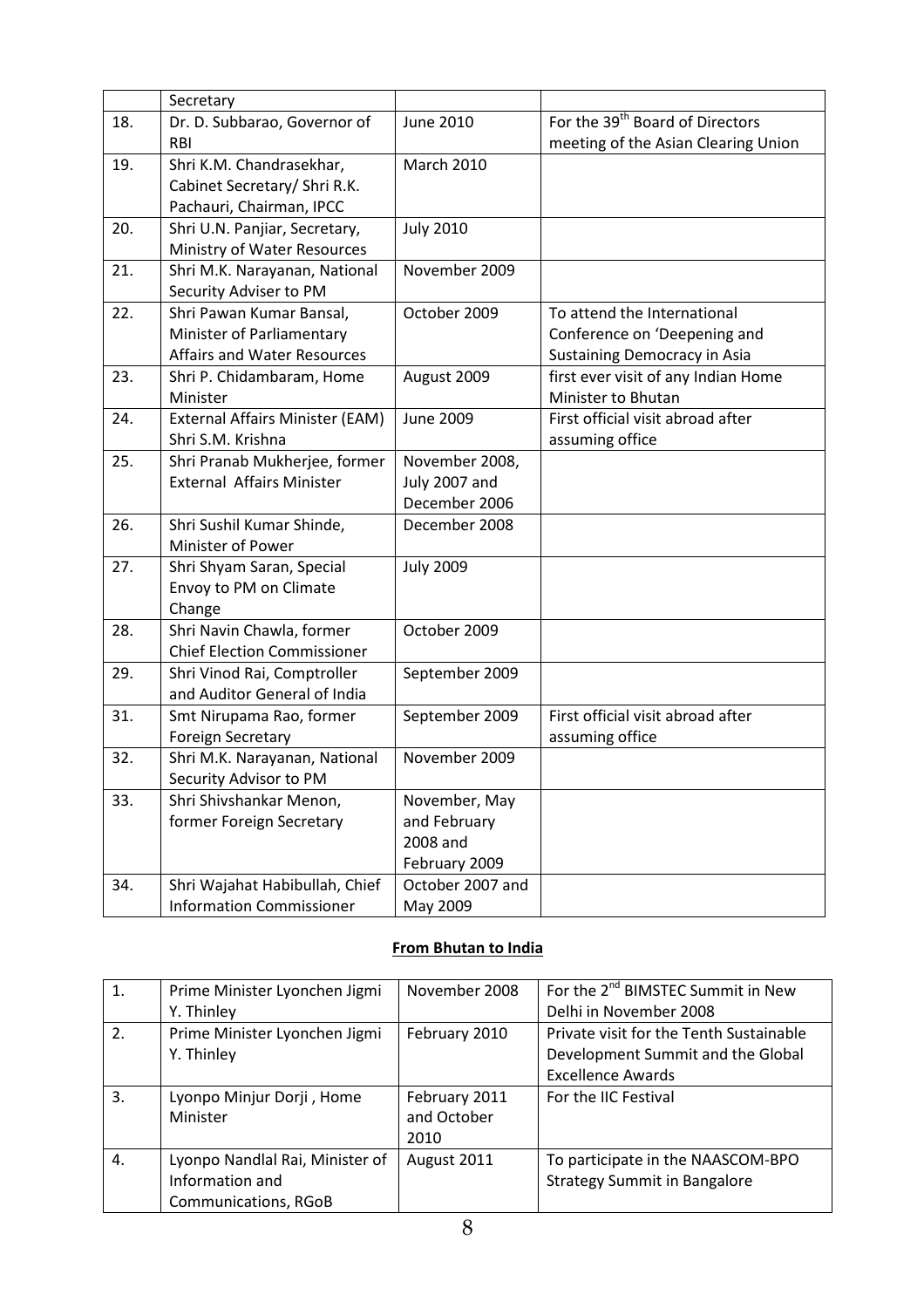| 5.  | Lyonpo Ugyen Tshering,               | January/February  |                                           |
|-----|--------------------------------------|-------------------|-------------------------------------------|
|     | Foreign Minister                     | 2010              |                                           |
| 6.  | Lyonpo Khandu Wangchuk,              | September 2011,   |                                           |
|     | <b>Minister for Economic Affairs</b> | February 2011,    |                                           |
|     |                                      | January, Oct. and |                                           |
|     |                                      | November2010,     |                                           |
|     |                                      | January and       |                                           |
|     |                                      | <b>March 2009</b> |                                           |
| 7.  | Lyonpo Pema Gyamtsho,                | February 2011     |                                           |
|     | Minister for Agriculture and         |                   |                                           |
|     | Forests                              |                   |                                           |
| 8.  | Lyonpo Zangley Dukpa, Health         | August 2011,      |                                           |
|     | Minister                             | January, July and |                                           |
|     |                                      | November 2010,    |                                           |
|     |                                      | November and      |                                           |
|     |                                      | September 2008    |                                           |
| 9.  | Lyonpo Wangdi Norbu, Finance         | November and      |                                           |
|     | Minister, RGoB                       | December 2011     |                                           |
| 10. | Dasho Kunzang Wangdi, Chief          | January 2010 and  |                                           |
|     | <b>Election Commissioner of</b>      | October 2011      |                                           |
|     | <b>Bhutan</b>                        |                   |                                           |
| 11. | Her Majesty Ashi Dorji               | 18-25 January     | For Jaipur Literary Festival              |
|     | Wangmo Wangchuk, the                 | 2010 and 9-24     |                                           |
|     | Queen Mother of Bhutan               | January 2012      |                                           |
| 12. | HM Ashi Sangay Choden                | 4-15 December     | To attend the Golden Jubilee              |
|     | Wangchuck, the Queen Mother          | 2011              | celebrations at the National Institute of |
|     | of Bhutan (Q4)                       |                   | Design as Chief Guest                     |
| 13. | Lyonpo Yeshey Zimba, Minister        | January 2010      | To Gujarat to attend international        |
|     | for Works and Human                  |                   | seminar on Buddhist Heritage              |
|     | Settlement                           |                   |                                           |
| 14. | Lyonpo Jigme Tshultim,               | August-           |                                           |
|     | Speaker of the National              | September 2008    |                                           |
|     | Assembly                             | and July and      |                                           |
|     |                                      | November 2011     |                                           |
| 15. | Lyonpo Sonam Tobgye, First           | June 2010,        |                                           |
|     | Chief Justice of the Supreme         | September and     |                                           |
|     | Court of Bhutan                      | December 2011     |                                           |
| 16. | Secretary, Ministry of               | March and May     |                                           |
|     | Information and                      | 2010              |                                           |
|     | Communications                       |                   |                                           |
| 17. | <b>Foreign Secretary</b>             | February and      |                                           |
|     |                                      | September 2010    |                                           |
| 18. | Home Secretary                       | September 2011    |                                           |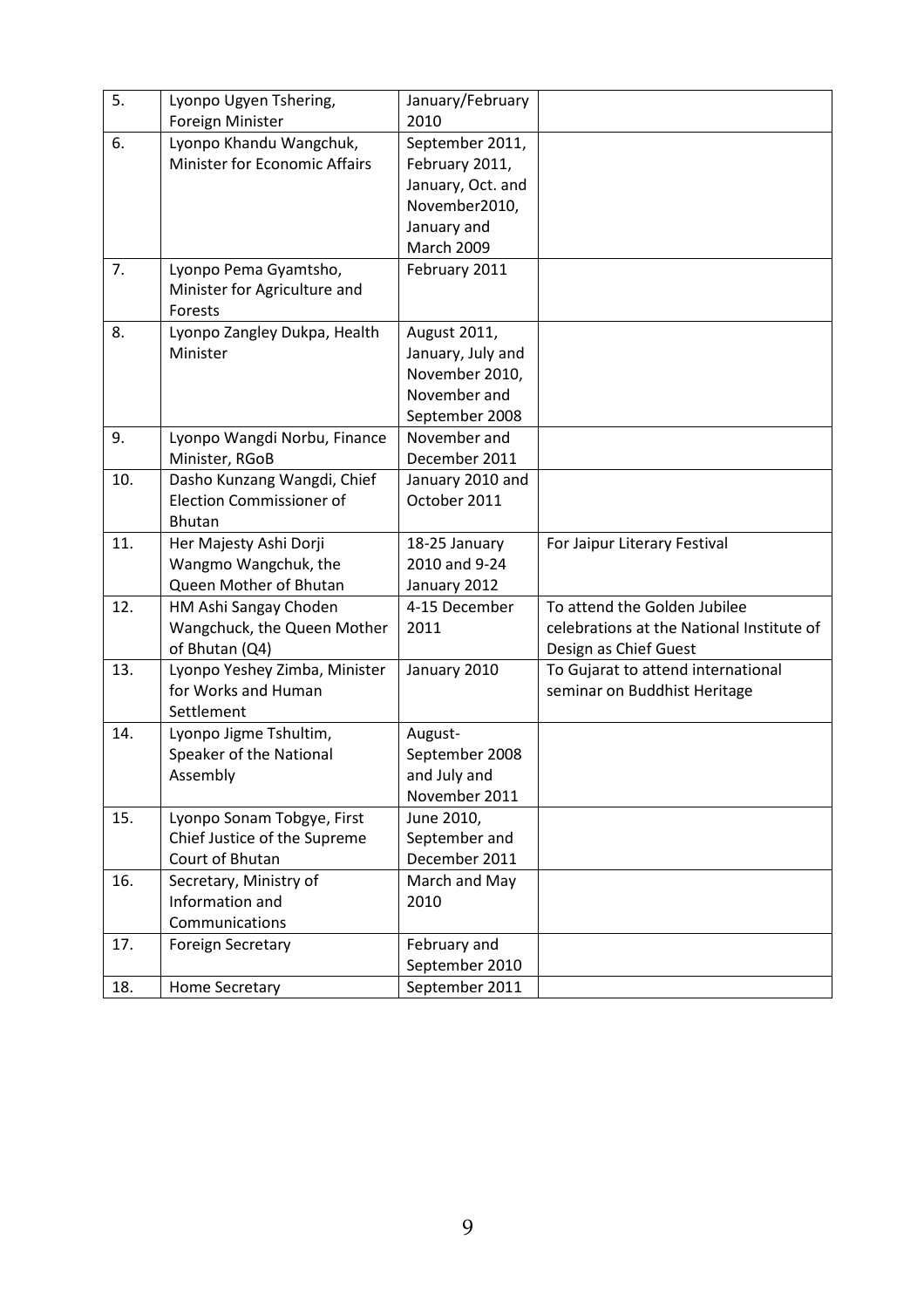# **List of Agreements and MoUs signed between India and Bhutan**

| S. No. | Nam of MoU/Agreement                                                                                                                                      | Date/Year of Signing         |  |  |  |
|--------|-----------------------------------------------------------------------------------------------------------------------------------------------------------|------------------------------|--|--|--|
| 1.     | MoU for Nehru Wangchuck Scholarship                                                                                                                       | June, 2009                   |  |  |  |
| 2.     | Air Services Agreement.                                                                                                                                   | 22-12-2009                   |  |  |  |
| 3.     | Co-operation on Search and Rescue Services                                                                                                                | 22-12-2009                   |  |  |  |
| 4.     | Consultancy Services for<br>of<br>National<br>preparation                                                                                                 | 22-12-2009                   |  |  |  |
|        | Transmission Grid Master Plan for Bhutan.                                                                                                                 |                              |  |  |  |
| 5.     | Preparation of DPR for Kholongchhu Hydroelectricity<br>Project(486MW) in Bhutan.                                                                          | 22-12-2009                   |  |  |  |
| 6.     | Preparation of DPR for Amochhu Reservoir Hydroelectricity                                                                                                 | 22-12-2009                   |  |  |  |
|        | Project(620) in Bhutan.                                                                                                                                   |                              |  |  |  |
| 7.     | Preparation of DPR for Chamkharchhu-I Hydroelectricity<br>Project(670) in Bhutan.                                                                         | 22-12-2009                   |  |  |  |
| 8.     | Preparation of DPR for Kuri-Gongri Hydroelectricity                                                                                                       | 22-12-2009                   |  |  |  |
|        | Project(1800) in Bhutan.                                                                                                                                  |                              |  |  |  |
| 9.     | Technical Assistance to National Environment Commission                                                                                                   | 22-12-2009                   |  |  |  |
|        | Secretariat, RGoB                                                                                                                                         |                              |  |  |  |
| 10.    | Development<br>of the<br>Bhutan<br>of<br>Medical<br>Institute                                                                                             | 22-12-2009                   |  |  |  |
|        | Science(BIMS) at Thimphu                                                                                                                                  |                              |  |  |  |
| 11.    | Development of ICT in Bhutan                                                                                                                              | 22-12-2009                   |  |  |  |
| 12.    | Collaborative project on seed technology in Bhutan for<br>Harmonization of seed testing and standards among SAARC<br>countries.                           | 22-12-2009                   |  |  |  |
| 13.    | Drug Demand Reduction and prevention of illicit trafficking in<br>narcotic drugs, psychotropic substances and precursor<br>chemicals and related matters. | 22-12-2009                   |  |  |  |
| 14.    | Implementation Agreements for Punatsangchhu-II and<br>Mangdechhu HEPs.                                                                                    | April, 2010                  |  |  |  |
| 15.    | MoU for cooperation between the Election commissions of   reviewed in September                                                                           |                              |  |  |  |
|        | India and Bhutan                                                                                                                                          | 2011                         |  |  |  |
| 16.    | MoU between UPSC and RCSC                                                                                                                                 | renewed in September<br>2011 |  |  |  |
| 17.    | Updated India-Bhutan Friendship Treaty                                                                                                                    | February 2007                |  |  |  |
| 18.    | Agreement laying down the framework for cooperation in the<br>field of hydropower and the Protocol to the Agreement                                       | July 2006 and 2009           |  |  |  |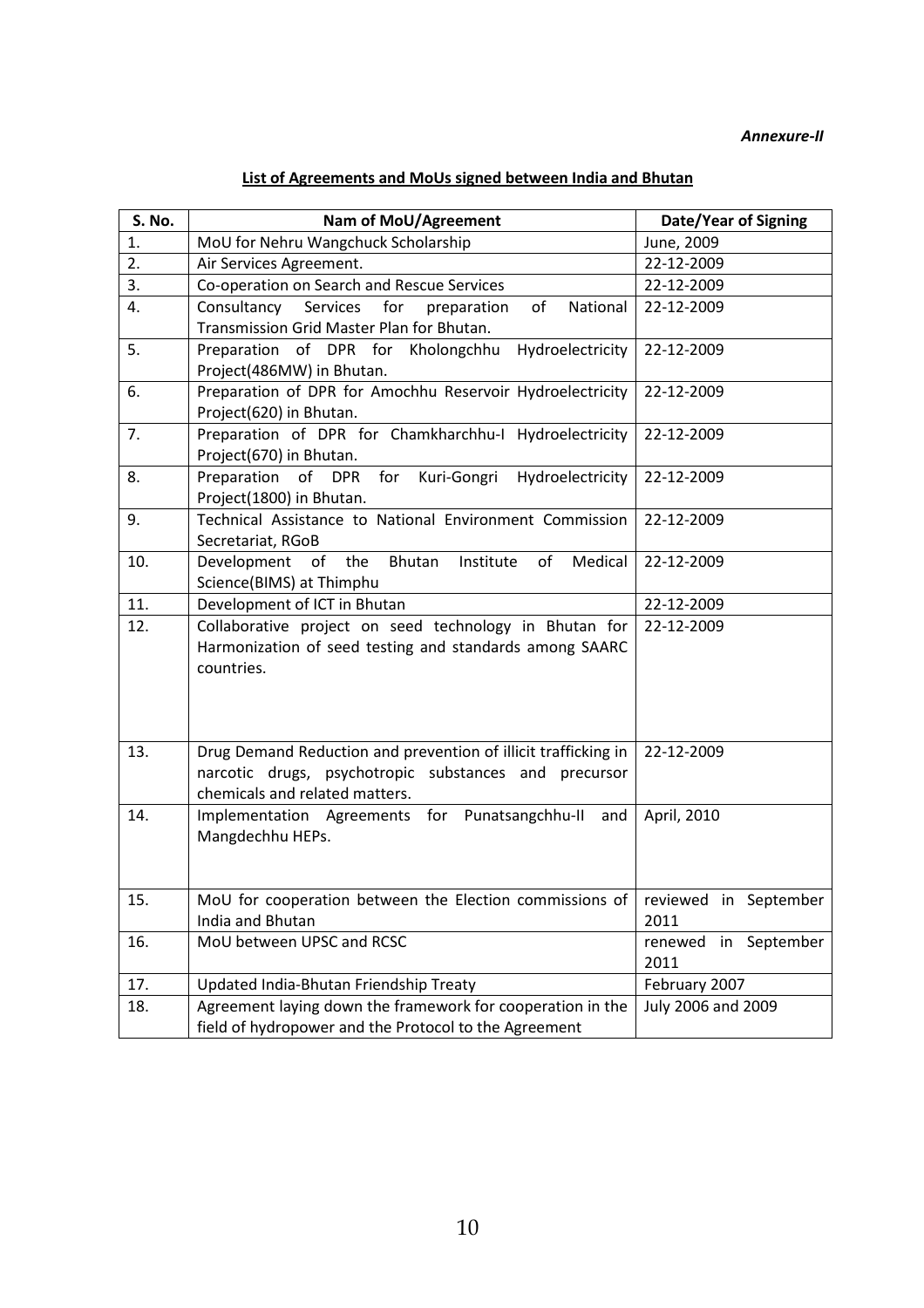# **Important economic and commercial conferences and trade fairs and exhibitions etc.**

- Coinciding with the Coronation and centenary events a trade fair known as the  $5<sup>th</sup>$  India Trade Show in December 2008 which witnessed participation by many Indian companies including from the North East.
- Coinciding with the SAARC Car Rally, a conference on 'ICT for sustainable and inclusive development in SAARC' was held in Thimphu on 19th March 2007.
- A Workshop for SAARC countries on Applications of Tele-health to Service Delivery in Public Health and Environment was organized by the Ministry of Health, RGoB in collaboration with the School of Telemedicine and Biomedical Informatics, Sanjay Gandhi Post Graduate Institute of Medical Sciences (SGPGIMS), Lucknow in Thimphu from 27-31 July 2009.
- Over 40 Indian companies, organised by the Indian Trade Promotion Organisation (ITPO), participated in the 9<sup>th</sup> SAARC Trade Fair held in Thimphu from 11-14 September 2009.
- About 50 Bhutanese and 45 Indian companies participated in the Bhutan-India Regional Friendship Trade Fair held in Gelephu from 8-12 January 2010.
- About 16 Indian and 13 Bhutanese companies in areas of automobiles, handlooms, handicrafts, electronics, furniture, agricultural products and food items participated in the 2<sup>nd</sup> Bhutan India Regional Friendship Trade Fair (BIRFTF) 2011 held from 28 January -1 February, 2011 in Phuentsholing.
- The 3<sup>rd</sup> Bhutan India Relation Friendship Trade Fair was held in Gelephu from 20-26 January 2012.
- Bhutanese companies participated in the  $30<sup>th</sup>$  & 31st India International Trade Fair held in New Delhi in November 2010 and 2011.
- A Confederation of Indian Industries (CII) team of businessmen/industrialists visited Bhutan in July 2007 and in August 2009.
- A business delegation from Bhutan led by Secretary, Ministry of Economic Affairs, visited India on invitation of GOI in January 2008 to participate in the CII Partnership Summit in New Delhi. It also visited important business organisations and institutions in Mumbai, Bangalore and Kolkata. A seminar- cum-workshop on business opportunities in Bhutan was also organised in Delhi during the above visit.
- A Bhutanese delegation led by Secretary, MoEA, RGoB and comprising officials from MoEA, Tourism Council of Bhutan and Bhutan Chamber of Commerce & Industry visited Kolkata and Mumbai from September 28 to  $2^{nd}$  October, 2010 for conducting the Investment Road Show in order to attract Indian investors to invest in Bhutan following the recent release of RGoB's Economic Development and revised FDI Policies.
- A 30 member delegation from NASSCOM visited Bhutan in November 2008 during which NIIT agreed to establish a Centre of Excellence at the College of Science and Technology in Bhutan and Infosys agreed to train 100 Bhutanese students every year.
- Druk-PNB, the first FDI joint venture bank in Bhutan with PNB holding 51 per cent in the joint venture, opened on January 27.
- A Construction Expo and Trade Expo (held by M/s Leo Advertising, India in collaboration with BCCI) were held in 2010. BCCI also organised 'Spring Consumer Expo' and '1st International Education Fair' in Thimphu in March/ April 2011, in which a number of Indian companies participated.
- About 50 Indian companies participated in the five-day international trade fair organized by the Bhutan Chamber of Commerce and Industry from 3-7 September 2010 in Thimphu.
- The first ever Young Presidents Organisation (YPO), Mumbai Chapter, and perhaps the most powerful ever business delegation was in Bhutan during April 7-10, 2011. A number of YPO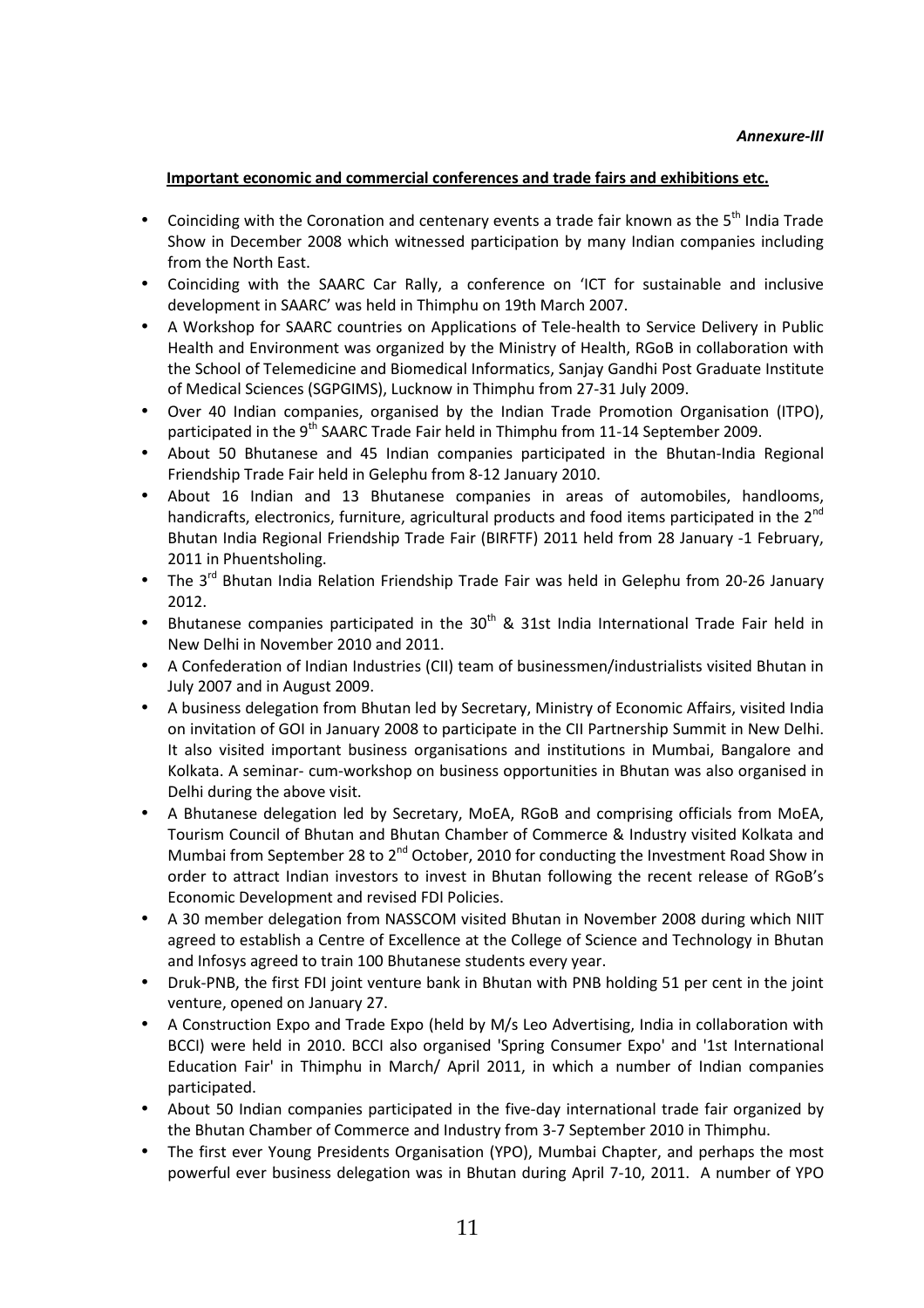members, especially involved in sectors like chemicals, tourism, education, etc. evinced keen interest for further follow up to concretize interaction with Bhutan.

• A 13-member CII delegation led by Mr. S. Sen, Principal Advisor, CII visited Bhutan from 21-23 July 2011. The companies were in areas of hydropower, tourism, agricultural equipment, food processing and quality, education and city waste management. The visit was organized by the Bhutan Chamber of Commerce and Industry (BCCI), as per the MOU signed between CII and BCCI.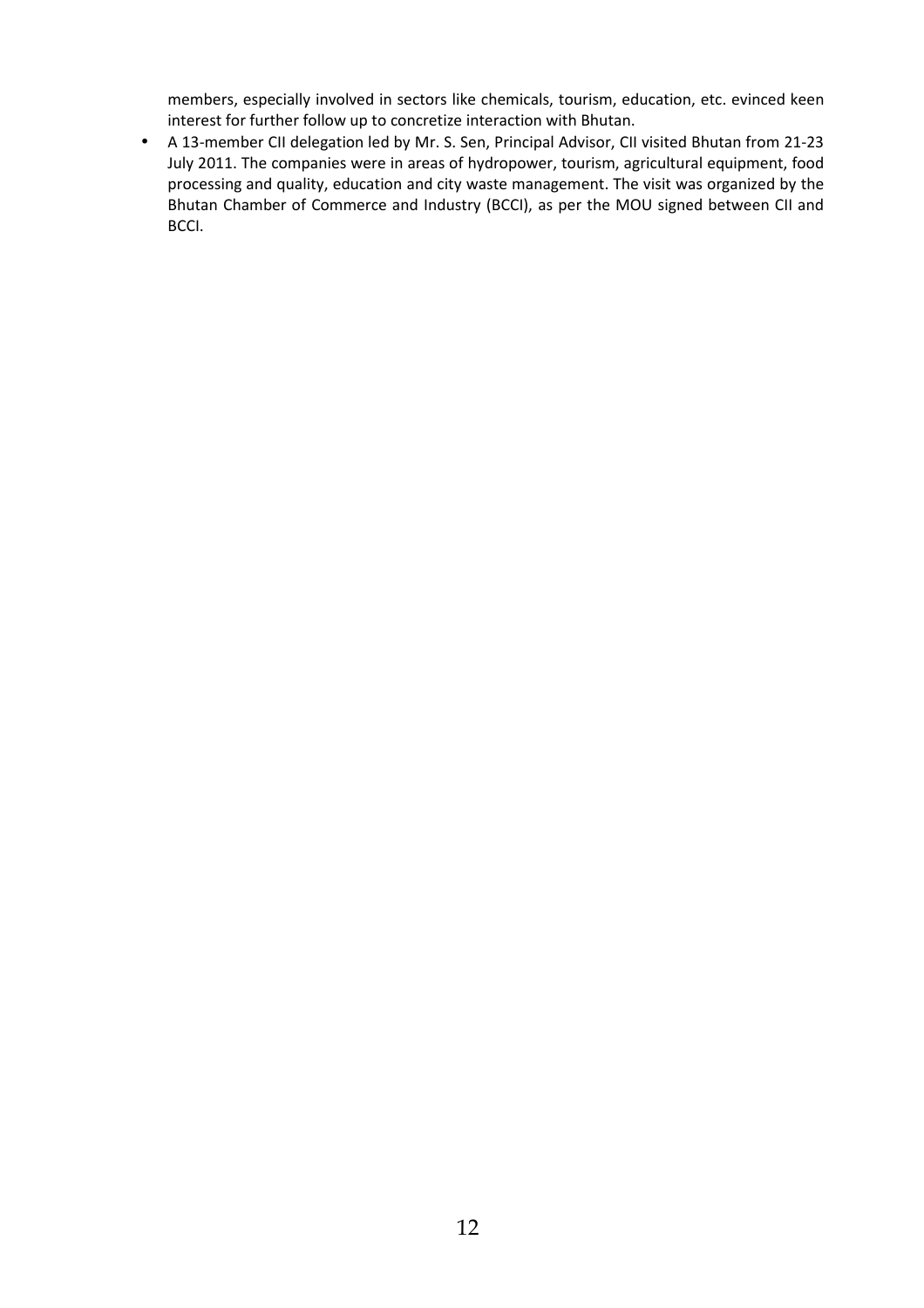# **Important events in the field of Art and Culture**

- Bhutan participated in the First Exhibition of SAARC Museum of Textiles and Handicrafts (Textile Traditions of South Asia), Seminar – Festival of South Asian Folklore, SAARC Fusion of Music Bands, SAARC Food Festival and SAARC School Students and University Students Exchange Programme organized in December 2007.
- A Kathak dance troupe led by Mrs. Aditi Mangaldas invited by the Embassy in August 2009 gave performances at various places in Bhutan.
- The renowned sitarist Mr. Shujaat Hussain Khan and his troupe (sponsored by ICCR) gave performance at the Embassy auditorium on the occasion of Independence Day 2010.
- Kathak dance was performed by Sharmishtha Mukherjee and a photographic exhibition entitled 'Buddhism in India' by Sondeep Shankar was inaugurated at NWCC in Thimphu during the inauguration ceremony of NWCC on 21 September 2010.
- The Embassy, in collaboration with ICCR, opened its Cultural Wing, entitled "Nehru-Wangchuck Cultural Centre (NWCC)" at Thimphu. The Centre was jointly inaugurated by Dr. Karan Singh, President, ICCR and Lyonpo Minjur Dorji, Minister for Home and Cultural Affairs, RGoB on  $21^{st}$  September 2010. The inauguration was followed by a cultural programme (classical Kathak dance performed by Sharmishtha Mukherjee), and thereafter, a photographic exhibition entitled 'Buddhism in India' by Sondeep Shankar was opened by Dr. Karan Singh and Lyonpo Minjur Dorji.
- Around 40 vehicles took part in the 4th Indo-Bhutan Friendship car rally with the theme 'connecting people of India and Bhutan' from 2-5 March 2011. The rally took off from Guwahati and reached Thimphu via Samdrup Jongkhar, Mongar and Trongsa. The rally is being organized by the Friendship Car Rally Association with support from Bhutan - India Friendship Association and India-Bhutan Foundation. The rally was first started in 2007 and since then has been an annual affair.
- On the occasion of the Independence Day on 15 August 2011, H.M. the Queen Mother, Ashi Dorji Wangmo Wangchuck, H.E. Lyonchhen Jigmi Y. Thinley, Prime Minister of Bhutan and Ambassador Pavan K. Varma jointly released a Postal Stamp and Souvenir Sheet commemorating the visit of Pandit Jawaharlal Nehru to Bhutan in September 1958. This was followed by a performance by fusion band from Nagaland, "Abiogenesis". The visit was sponsored by ICCR.
- The Embassy on 10th October 2011 hosted a cultural evening followed by dinner to celebrate the wedding of His Majesty Jigme Khesar Namgyel Wangchuck, the King of Bhutan and Ashi Jetsun Pema (the wedding took place on 13 Oct 2011). The cultural performance included traditional welcome songs by Manganiar singers from Rajasthan and a dance presentation showcasing three classical dance forms of India – Kathak, Odissi and Bharatnatyam.
- The first ever seminar between India and Bhutan on the Gross Nation Happiness (GNH) was held from 11-12 March 2010 in Thimphu. The seminar was organized by the Centre for Bhutan Studies (CBS) and Seminar Education Foundation (SEF) of India with the support from India-Bhutan Foundation.
- A Literary Festival "Mountain Echoes" was held in Bhutan from 17-20 May, 2010. The festival, sponsored by the India-Bhutan Foundation, was organized by 'Siyahi', a leading literacy consultancy in India. Her Majesty, the Queen Mother Ashi Dorji Wangmo Wangchuck, was patron of the Festival. This was the first ever India-Bhutan Literary Festival organized in Bhutan with the aim to provide a platform for authors from both countries to engage in a cultural dialogue and celebrate tales of shared landscape in the Himalayan region. About 35 leading authors, publishers and poets from India participated at the Festival. The participants from Indian side included Gulzar, Chetan Bhagat, Sanjay Hazarika, Patrick French etc, and from the Bhutanese side, Dasho Karma Ura, President, Centre for Bhutan Studies, Dasho Kinley